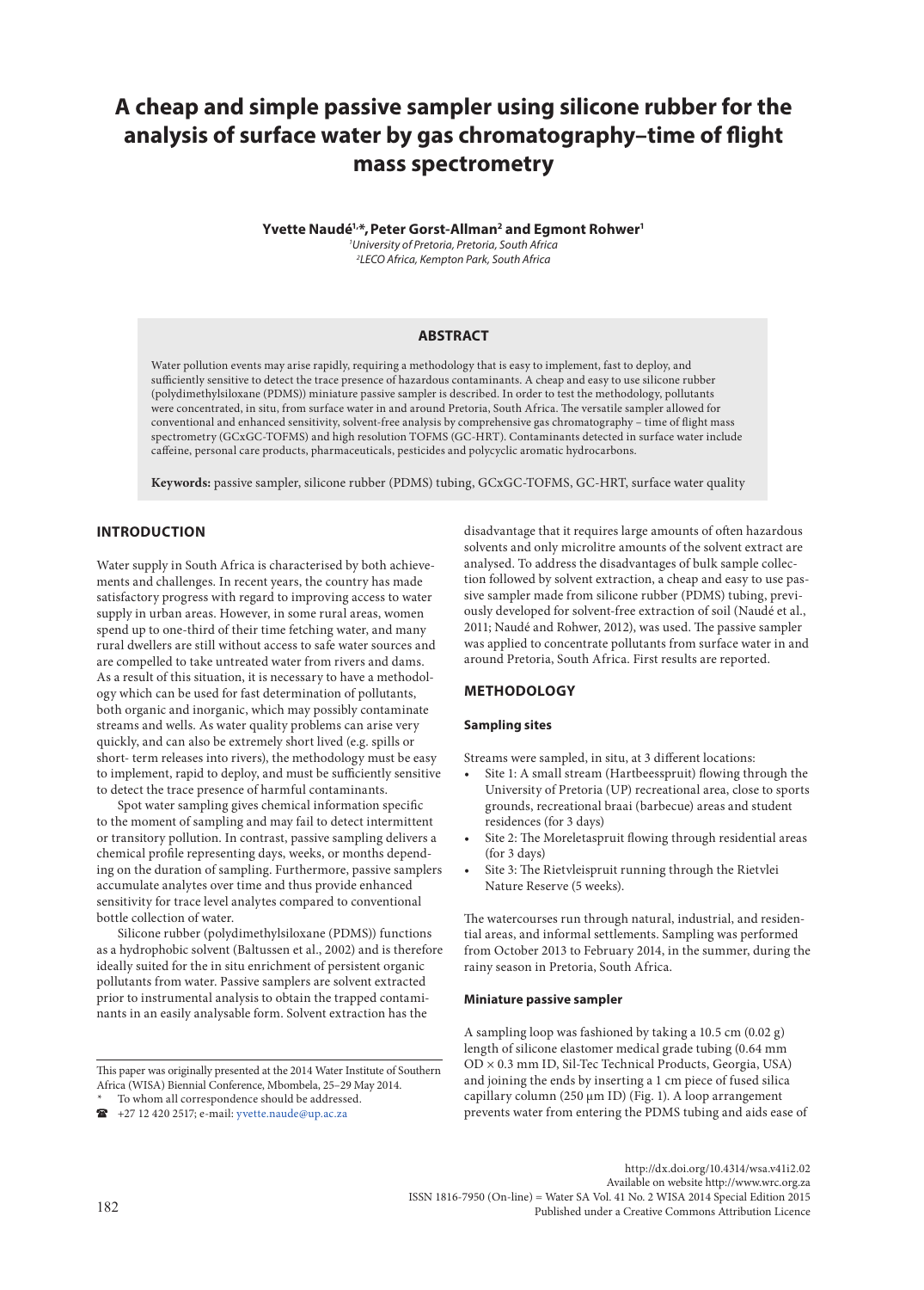

*Figure 1*

*PDMS sampling loop: a 10.5 cm length of a silicone elastomer medical grade tubing joined at the ends by a 1 cm piece of fused silica capillary column*

handling. The sorption volume of the loop was 26 µℓ (Naudé, et al. 2011; Naudé and Rohwer, 2012). PDMS loops were inserted into a stainless steel mesh basket (43 mm  $\times$  30 mm) (Goldsmith & Jewellery Supplies, Pretoria, South Africa). The sampling device was placed in situ*,* fully submerged in the watercourses described above.

After sampling, the PDMS loops were blotted with tissue paper and stored in an airtight glass container at 4°C. The isolated analytes were desorbed from the PDMS loop either in the inlet liner of a GC inlet or in a Gerstel™ thermal desorber system. Alternatively, the analytes were solvent extracted from the PDMS loop with 1 mℓ *n*-hexane (Merck, South Africa) followed by ultrasonication for 20 min. One µℓ of the solvent extract was injected (250°C) in the splitless mode (1 min) for analysis.

### **Thermal desorption with cooled injection**

After passive sampling, the PDMS loop was inserted into a 17.8 cm long glass desorption tube (4 mm ID, 6.00 mm OD) from Gerstel<sup>TM</sup> (Chemetrix, Midrand, South Africa) for thermal desorption into a GCxGC-TOFMS. Compounds concentrated onto the PDMS sampler were thermally desorbed by heating the traps in a Gerstel<sup>TM</sup> thermal desorber system (TDS 3) from 30°C (3 min) at 60°C/min to 250°C (10 min) with a desorption flow rate of 100 mℓ/min at a vent pressure of 117 kPa (helium 5.0, Afrox, South Africa). The TDS transfer line temperature was 350°C. The desorbed analytes were cryogenically focused at −50°C using liquid nitrogen (Afrox, South Africa) and a cooled injection system (Gerstel CIS 4) with an empty baffled deactivated glass liner. After desorption, a splitless injection (purge on at 1 min, purge flow 40 mℓ/min, solvent vent mode) was performed by heating the CIS from −50°C at 10°C/s to 250°C and holding it there for the duration of the GC run.

### **Thermal desorption in a GC inlet**

The PDMS loop was inserted into the glass inlet liner (splitless) of a GCxGC-TOFMS or GC-HRT and desorbed at 250°C with a splitless time of 1 min.

**GCxGC-TOFMS**

Separation of compounds was performed on a LECO Pegasus 4D comprehensive gas chromatograph – time of flight mass spectrometer (GCxGC-TOFMS) including an Agilent 7890 GC (LECO Africa (Pty) Ltd., Kempton Park, South Africa). The system included a secondary oven and a dual stage modulator. Nitrogen gas (nitrogen generator) was used for both the cold jets and the hot jets. The gas for the cold jets was cooled by passing it through a dewar filled with liquid nitrogen. The column set consisted of a 30 m  $\times$  0.25 mm ID  $\times$  0.25 µm df Rxi 5SilMS (5% phenyl, 95% dimethylpolysiloxane) as the primary column (<sup>1</sup>D), joined to a 1 m  $\times$  0.25 mm ID  $\times$  0.25 µm df Rxi-17Sil MS secondary column (2 D) (Restek, Bellefonte, PA, USA). The primary column was connected to the secondary column with a presstight column connector (Restek, Bellefonte, PA, USA). The primary oven temperature programme was 40°C (1 min) at 10°C/min to 320°C (2 min). The GC run time was 31 min. The secondary oven was offset by +10°C from the primary oven. The modulator temperature was offset 15°C from the second oven temperature. The modulation period was 3 s with a hot pulse time of 0.6 s. The carrier gas (helium 5.0, Afrox, South Africa) flow rate was 2 mℓ/min in the constant flow mode. The MS transfer line temperature was set at 300°C. The ion source temperature was 230°C, the electron energy was 70 eV in the electron ionisation mode (EI+), the data acquisition rate was 100 spectra/s, the mass acquisition range was 35–520 Da, and the detector voltage was set at −1 815V. Compounds were tentatively identified based on comparison of mass spectra (match quality ≥80%) and experimental linear retention indices (RI) to those of the National Institute of Standards and Technology (NIST08) library and literature.

# **GC-HRT**

The high-resolution TOFMS system was a Pegasus HRT (LECO Corporation, St Joseph, MI, USA) using Folded Flight Path technology (Verentchikov et al., 2005). The system had an Agilent 7890 GC (Agilent Technologies, Mississauga, ON) equipped with an Agilent 4513A autosampler. The column used was a 30 m × 0.25 mm ID × 0.25 µm df Rxi-5MS (5% phenyl, 95% dimethylpolysiloxane) (Restek, Bellefonte, PA, USA). The oven temperature programme was 35°C (1 min) at 10°C/min to 320°C (2 min). The GC run time was 31.5 min. The carrier gas (helium 5.0, Afrox, South Africa) flow rate was 2 mℓ/min in the constant flow mode. The MS transfer line temperature was set at 300°C. The ion source temperature was 250°C, the electron energy was 70 eV in the electron ionisation mode (EI+), the data acquisition rate was 4 spectra/s, the mass acquisition range was 45–520 Da, and the extraction frequency was 1.8 kHz. Compounds were tentatively identified based on comparison of mass spectra to those of the NIST08 library. Mass accuracy was used to determine elemental composition which provided confirmation of the library search results.

### **RESULTS AND DISCUSSION**

Dissolved compounds in surface water from 3 different sites were concentrated using PDMS loops as a passive sampler, and the results are depicted in Tables 1 to 6. Rather than present the full list of compounds, data representative of different compound classes only are described in this publication. A full list of all the compounds detected is available on request from

http://dx.doi.org/10.4314/wsa.v41i2.02 Available on website http://www.wrc.org.za ISSN 1816-7950 (On-line) = Water SA Vol. 41 No. 2 WISA 2014 Special Edition 2015 Published under a Creative Commons Attribution Licence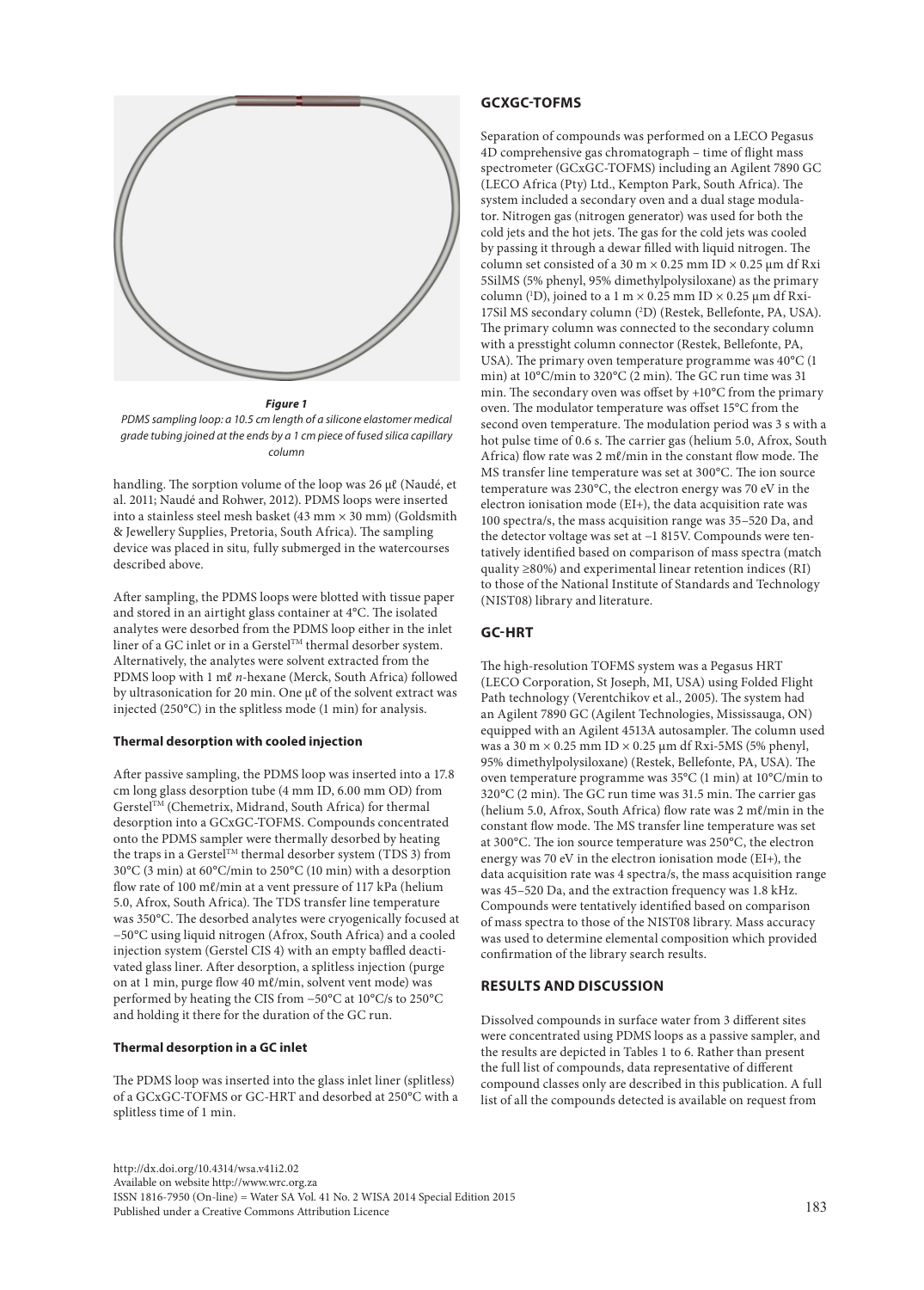the authors. Selected compounds detected by GCxGC-TOFMS are reported in Tables 1 to 3, and those detected by GC-HRT are reported in Tables 4 to 6. The compounds described have been chosen to show the versatility of the trapping process for common chemicals found in the environment. In addition, they indicate a difference in the composition of the river water at the different sites.

GCxGC-TOFMS is a particularly effective tool for this type of analysis, due to its superior resolving capability based on both the boiling point and the polarity of compounds. The GCHRT provides excellent mass accuracy (routinely <1 ppm) and this feature can be used to determine elemental composition which provides good confirmation of the library search results.

Distinct profiles are observed for each of the 3 sampling points (Fig. 2). PAHs (polycyclic aromatic hydrocarbons) are commonly found in the South African environment, especially close to informal settlements and recreational areas where open fires for warmth and cooking are common. Two of the rivers also flow close to small industrial areas, and this is indicated by the presence of several industrial chemicals (Fig. 2). Pesticides and herbicides are also found where the rivers are close to agricultural areas (Fig. 2). Personal care products are evident in the water which flows through residential areas and close to student residences and informal settlements. Caffeine, an ingredient in many beverages, food and medicinal products, was detected in water from the Moreletaspruit (Site 2) (Table 5). Since caffeine is excreted in urine, its presence in the aquatic environment serves as an indicator of human pollution (Ferreira, 2005).



### *Figure 2*

*Compound classes detected in surface water from the 3 sites by GCxGCTOFMS and GC-HRT*

Sample introduction into a GC-MSTOF was versatile in that the analytes were removed from the sampler device by either direct desorption in the GC inlet (GC-HRT), or by TDS (GCxGC-TOFMS), or by solvent extraction (GC-HRT). The advantage of thermal desorption, when compared to conventional liquid injection of microlitre amounts of a dilute extract, is enhanced sensitivity as the entire sample mass is transferred to the GC. A disadvantage is that thermal desorption is destructive. However, multiple loops are inserted into replicate stainless steel baskets and thus a sufficient number of loops are available for replicate runs.

| <b>TABLE 1</b><br>Selected compounds found in water from stream at UP recreational area by GCxGC-TOFMS |                                             |                         |                                  |                                    |                        |                                  |                                        |  |
|--------------------------------------------------------------------------------------------------------|---------------------------------------------|-------------------------|----------------------------------|------------------------------------|------------------------|----------------------------------|----------------------------------------|--|
| Compound                                                                                               | <b>Class</b>                                | Similarity <sup>1</sup> | Formula                          | $\overline{D}$ RT <sup>2</sup> (s) | 2D RT <sup>3</sup> (s) | <sup>1</sup> D RI <sub>exp</sub> | <sup>1</sup> D RI <sub>It</sub> NIST08 |  |
| Imidazole                                                                                              | Fungicide                                   | 972                     | $C_3H_4N_2$                      | 448                                | 0.69                   | 1 0 5 7                          | 1042.<br>1069                          |  |
| Gamma-hydroxy-<br>butyrolactone                                                                        | Recreational drug                           | 856                     | $C_4H_6O_3$                      | 386                                | 0.96                   | 929                              | 924                                    |  |
| a-Phellandrene                                                                                         | Fragrance                                   | 864                     | $C_{10}H_{16}$                   | 398                                | 0.48                   | 990                              | 1.004 <sup>4</sup>                     |  |
| Maltol                                                                                                 | Flavour                                     | 935                     | $C_{\rm e}H_{\rm no}O$           | 498                                | 0.76                   | 1093                             | 1091                                   |  |
| Naphthalene                                                                                            | PAH                                         | 917                     | $C_{10}H_8$                      | 564                                | 0.81                   | 1 1 9 5                          | 1 1 9 7                                |  |
| Methenamine                                                                                            | Antibiotic                                  | 838                     | $C_6H_{12}N_4$                   | 614                                | 0.84                   | 1 2 6 9                          | 1 2 7 3                                |  |
| Caprolactam                                                                                            | Industrial                                  | 899                     | $C_6H_{11}NO$                    | 628                                | 1                      | 1 2 9 0                          | Not available for<br>Rxi-5 phase       |  |
| Triacetin                                                                                              | Food and drug additive                      | 952                     | $C_9H_{14}O_6$                   | 690                                | 0.75                   | 1 3 7 9                          | 1344                                   |  |
| Piperonal                                                                                              | Fragrance and flavour                       | 892                     | $C_8H_6O_3$                      | 692                                | 0.93                   | 1386                             | Not available for<br>Rxi-5 phase       |  |
| Ethylparaben                                                                                           | Antifungal<br>Preservative<br>Food additive | 824                     | $C_9H_{10}O_3$                   | 858                                | 0.72                   | 1602                             | Not available for<br>Rxi-5 phase       |  |
| Terbutylazine                                                                                          | Pesticide                                   | 935                     | $C_{\rm g}H_{\rm 16}ClN_{\rm g}$ | 1008                               | 0.85                   | 1857                             | Not available for<br>Rxi-5 phase       |  |
| Phenanthrene                                                                                           | PAH                                         | 954                     | $C_{14}H_{10}$                   | 1 0 18                             | 0.99                   | 1815                             | 1797                                   |  |
| Anthrone                                                                                               | Tricyclic aromatic ketone                   | 888                     | $C_{14}H_{10}O$                  | 1042                               | 0.98                   | 1908                             | 1934                                   |  |
| Homosalate                                                                                             | Sunscreen                                   | 914                     | $C_{16}H_{22}O_3$                | 1066                               | 0.7                    | 1879                             | Not available for<br>Rxi-5 phase       |  |
| Thioxanthene                                                                                           | Pharmaceutical drug                         | 811                     | $C_{13}H_{10}S$                  | 1088                               | 1.01                   | 1977                             | Not available                          |  |
| Chlorpyrifos                                                                                           | Pesticide                                   | 876                     | $C_9H_{11}C_{13}NO_3PS$          | 1 1 2 8                            | 0.87                   | 1961                             | 1950, 1967                             |  |
| Oxybenzone                                                                                             | Sunscreen                                   | 922                     | $C_{14}H_{12}O_3$                | 1 1 6 4                            | 1                      | 2009                             | Not available for<br>Rxi-5 phase       |  |

1 Spectral match quality (NIST08 library)

2 First dimension retention time

3 Second dimension retention time

4 Babushok et al. (2011)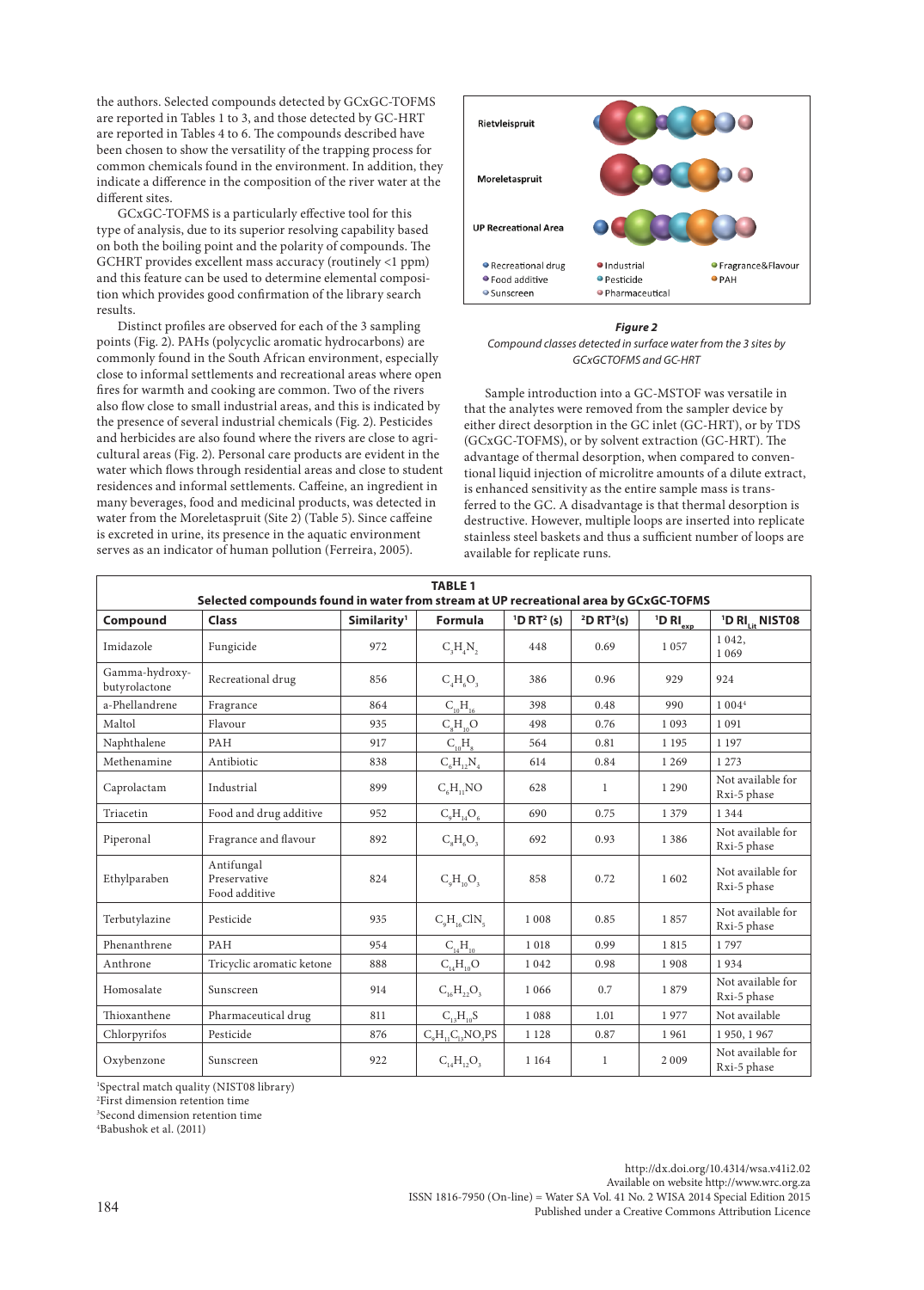| <b>TABLE 2</b><br>Selected compounds found in water from the Moreletaspruit by GCxGC-TOFMS |                                            |                         |                      |                                    |                        |                                       |                                         |  |
|--------------------------------------------------------------------------------------------|--------------------------------------------|-------------------------|----------------------|------------------------------------|------------------------|---------------------------------------|-----------------------------------------|--|
| Compound                                                                                   | <b>Class</b>                               | Similarity <sup>1</sup> | <b>Formula</b>       | <sup>1</sup> D RT <sup>2</sup> (s) | 2D RT <sup>3</sup> (s) | <sup>1</sup> D RI $_{\frac{\exp}{2}}$ | <sup>1</sup> D RI <sub>Lit</sub> NIST08 |  |
| 2.3-Butanedione<br>(Diacetyl)                                                              | Flavour                                    | 801                     | $C_4H_6O_2$          | 118                                | 0.35                   | 618                                   | 608, 621                                |  |
| 2-Furancarbonitrile                                                                        | Sweetening agent                           | 927                     | $C_{5}H_{3}NO$       | 212                                | 0.58                   | 669                                   | Not available                           |  |
| Ethylbenzene                                                                               | Industrial<br>Petrochemical                | 877                     | $C_{8}H_{10}$        | 264                                | 0.49                   | 812                                   | 833                                     |  |
| p-Xylene                                                                                   | Industrial<br>Petrochemical                | 944                     | $C_{8}H_{10}$        | 272                                | 0.5                    | 823                                   | 848                                     |  |
| Styrene                                                                                    | Industrial                                 | 935                     | $C_{\rm s}H_{\rm s}$ | 290                                | 0.55                   | 847                                   | 857                                     |  |
| Hexylene glycol                                                                            | Industrial<br>Washing/cleaning<br>products | 917                     | $C_6H_{14}O_2$       | 330                                | 0.58                   | 900                                   | 892                                     |  |
| Benzaldehyde                                                                               | Industrial<br>Flavour                      | 937                     | $C_7H_6O$            | 356                                | 0.73                   | 935                                   | 926                                     |  |
| Limonene                                                                                   | Flavour<br>Personal care                   | 939                     | $C_{10}H_{16}$       | 420                                | 0.5                    | 1 0 2 0                               | 1017                                    |  |
| Biphenyl                                                                                   | Industrial<br>Pesticide                    | 913                     | $C_{12}H_{10}$       | 726                                | 0.8                    | 1427                                  | 1425                                    |  |
| Fluorene                                                                                   | PAH                                        | 931                     | $C_{13}H_{10}$       | 882                                | 0.89                   | 1634                                  | 1604                                    |  |
| 9H-Xanthene                                                                                | Fungicide                                  | 863                     | $C_{13}H_{10}O$      | 908                                | 0.85                   | 1669                                  | 1661                                    |  |
| Dibenzothiophene                                                                           | Petroleum                                  | 896                     | $C_{12}H_8S$         | 998                                | 0.99                   | 1788                                  | 1766                                    |  |
| 2-Ethylhexyl<br>salicylate                                                                 | Sunscreen                                  | 854                     | $C_{15}H_{22}O_3$    | 1026                               | 0.65                   | 1826                                  | Not available                           |  |
| Fluoranthene                                                                               | PAH                                        | 938                     | $C_{16}H_{10}$       | 1 1 8 6                            | 1.07                   | 2038                                  | 2039                                    |  |
| Pyrene                                                                                     | PAH                                        | 932                     | $C_{16}H_{10}$       | 1 2 1 6                            | 1.14                   | 2078                                  | 2072                                    |  |

1 Spectral match quality (NIST08 library) 2 First dimension retention time

3 Second dimension retention time

| <b>TABLE 3</b><br>Selected compounds found in water from the Rietvleispruit by GCxGC-TOFMS |                                                         |                         |                       |                                    |                        |                                      |                                         |  |
|--------------------------------------------------------------------------------------------|---------------------------------------------------------|-------------------------|-----------------------|------------------------------------|------------------------|--------------------------------------|-----------------------------------------|--|
| Compound                                                                                   | <b>Class</b>                                            | Similarity <sup>1</sup> | Formula               | <sup>1</sup> D RT <sup>2</sup> (s) | 2D RT <sup>3</sup> (s) | <sup>1</sup> D RI $_{\frac{exp}{2}}$ | <sup>1</sup> D RI <sub>Lit</sub> NIST08 |  |
| 1.3-Butanediol                                                                             | Solvent<br>Food flavour agents                          | 912                     | $C_4H_{10}O_2$        | 286                                | 0.61                   | 842                                  | Not available                           |  |
| Dimethyl trisulfide                                                                        | Bacterial<br>decomposition                              | 868                     | $C_2H_6S_3$           | 362                                | 0.68                   | 943                                  | 950                                     |  |
| Phenol                                                                                     | Industrial<br>Herbicides<br>Pharmaceutical<br>Petroleum | 930                     | $C_{6}H_{6}O$         | 372                                | 0.66                   | 956                                  | 961                                     |  |
| Benzonitrile                                                                               | Industrial                                              | 861                     | $C_{7}H_{5}N$         | 376                                | 0.76                   | 961                                  | 951, 986                                |  |
| Benzyl chloride                                                                            | Industrial                                              | 846                     | $C_7H_7Cl$            | 404                                | 0.68                   | 999                                  | 1 0 0 2                                 |  |
| Phenylethyl alcohol                                                                        | Fragrance                                               | 944                     | $C_sH_{10}O$          | 498                                | 0.76                   | 1 1 2 3                              | 1 1 1 3                                 |  |
| Quinoline                                                                                  | Coal<br>Environmental<br>contaminant                    | 923                     | $C_{\rm q}H_{\rm z}N$ | 612                                | 0.88                   | 1 2 7 5                              | 1 2 4 7                                 |  |
| Hydroquinone                                                                               | Skin whitening<br>(banned)                              | 809                     | $C_6H_6O_2$           | 632                                | 0.91                   | 1 302                                | 1 3 2 7                                 |  |
| (E)-Cinnamaldehyde                                                                         | Flavour and fragrance<br>Fungicide                      | 916                     | $C_{\rm q}H_{\rm s}O$ | 638                                | 0.86                   | 1 3 1 0                              | 1 3 2 3                                 |  |
| Phthalimide                                                                                | Plastic                                                 | 949                     | $C_{8}H_{5}NO_{2}$    | 792                                | 1.05                   | 1 5 1 4                              | Not available                           |  |
| Diethyltoluamide<br>(DEET)                                                                 | Insect repellent                                        | 932                     | $C_{12}H_{17}NO$      | 870                                | 0.84                   | 1618                                 | Not available for<br>Rxi-5 phase        |  |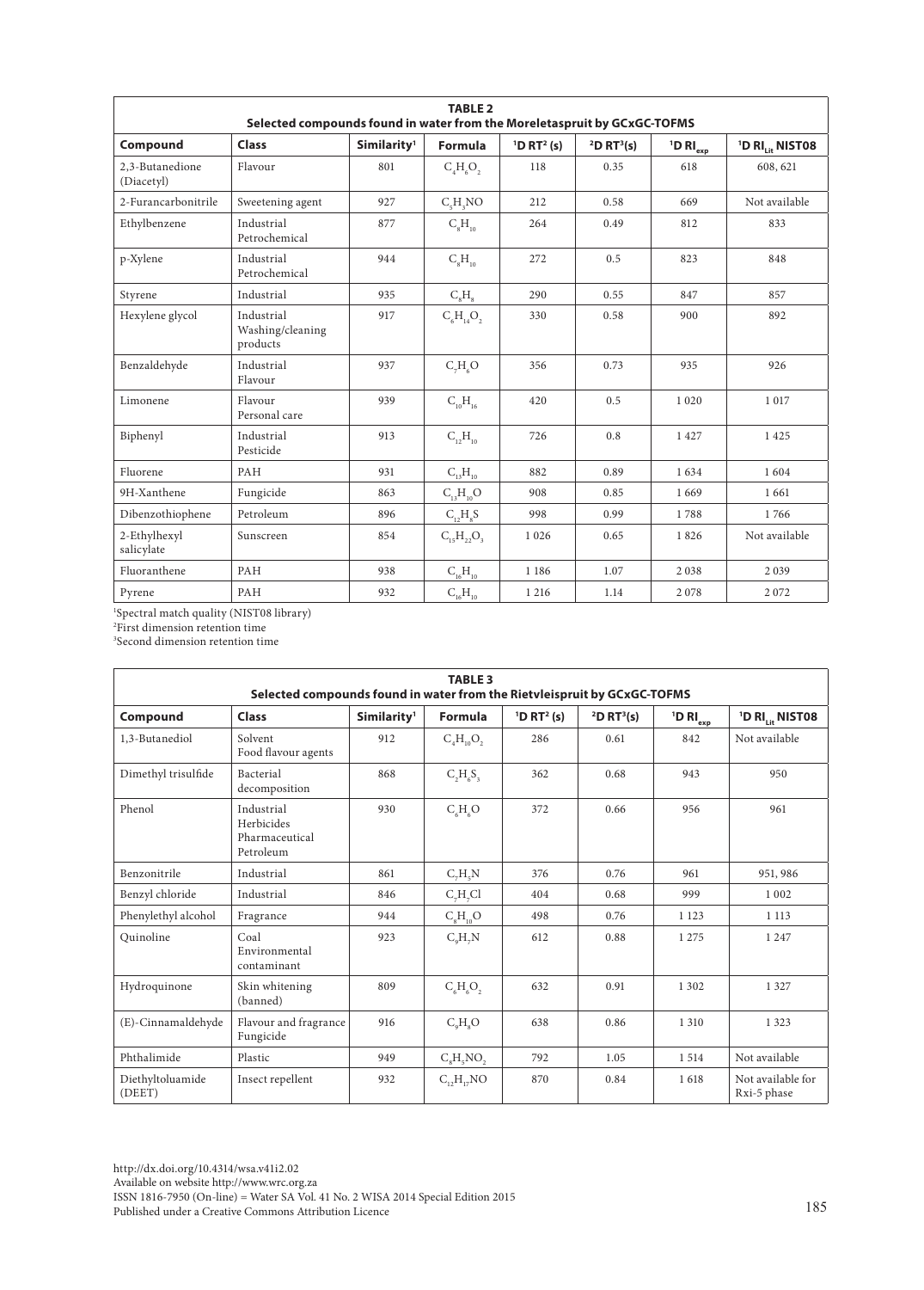| <b>TABLE 3 (continued)</b><br>Selected compounds found in water from the Rietvleispruit by GCxGC-TOFMS                                                                                                        |           |     |                                  |         |      |         |                                  |  |  |
|---------------------------------------------------------------------------------------------------------------------------------------------------------------------------------------------------------------|-----------|-----|----------------------------------|---------|------|---------|----------------------------------|--|--|
| $\mathrm{^{1}D}$ RT <sup>2</sup> (s)<br>2D RT <sup>3</sup> (s)<br><sup>1</sup> D RI<br><sup>1</sup> D RI <sub>II</sub> NIST08<br>Similarity <sup>1</sup><br><b>Class</b><br><b>Formula</b><br>Compound<br>exp |           |     |                                  |         |      |         |                                  |  |  |
| Fluorene                                                                                                                                                                                                      | PAH       | 934 | $C_{13}H_{10}$                   | 882     | 0.88 | 1634    | 1595                             |  |  |
| Terbuthylazine                                                                                                                                                                                                | Herbicide | 902 | $C_{\rm o}H_{\rm Lc}ClN_{\rm g}$ | 1006    | 0.85 | 1799    | 1778                             |  |  |
| Metalochlor                                                                                                                                                                                                   | Herbicide | 853 | $C_{15}H_{22}ClNO$               | 1 1 2 4 | 0.86 | 1956    | 1968                             |  |  |
| Oxybenzone                                                                                                                                                                                                    | Sunscreen | 889 | $C_{14}H_{12}O_3$                | 1 1 6 2 |      | 2 0 0 7 | Not available for<br>Rxi-5 phase |  |  |

1 Spectral match quality (NIST08 library)

2 First dimension retention time 3 Second dimension retention time

| <b>TABLE 4</b><br>Selected compounds found in water from stream at UP recreational area (Hartbeesspruit) by GCHRT |                             |             |                         |                                                                          |                               |  |  |
|-------------------------------------------------------------------------------------------------------------------|-----------------------------|-------------|-------------------------|--------------------------------------------------------------------------|-------------------------------|--|--|
| Compound                                                                                                          | <b>Class</b>                | $RT^1(s)$   | Similarity <sup>2</sup> | Formula                                                                  | <b>Mass accuracy</b><br>(ppm) |  |  |
| 2-Furanone                                                                                                        | $\Omega$                    | 332         | 548                     | $\rm C_4H_4O_2$                                                          | $-0.93$                       |  |  |
| 2-Pentylfuran                                                                                                     | Flavour                     | 405.3       | 822                     | $C_{9}H_{14}O$                                                           | $-0.15$                       |  |  |
| 1,3,5-Trimethylbenzene                                                                                            | Combustion VOC <sup>3</sup> | 407.3       | 889                     | $C_{9}H_{12}$                                                            | $-0.08$                       |  |  |
| 1,2-Dichlorobenzene                                                                                               | Cl                          | 425.4       | 783                     | $C_6H_4Cl_2$                                                             | $-0.44$                       |  |  |
| Limonene                                                                                                          | Personal care<br>Flavour    | 442.3       | 638                     | $C_{10}H_{16}$                                                           | 0.01                          |  |  |
| 1-Ethyl-2,4-dimethylbenzene                                                                                       | Aromatic                    | 488.8       | 861                     | $C_{10}H_{14}$                                                           | $-0.53$                       |  |  |
| o-Cymene                                                                                                          | Personal care               | 495         | 623                     | $\mathrm{C}_{\scriptscriptstyle{10}}\mathrm{H}_{\scriptscriptstyle{14}}$ | 0.08                          |  |  |
| Dodecane                                                                                                          | Hydrocarbon                 | 597.3       | 712                     | $C_{12}H_{26}$                                                           | 1.89                          |  |  |
| Benzothiazole                                                                                                     | S                           | 622.8       | 853                     | $C_7H_5NS$                                                               | $-0.44$                       |  |  |
| Indole                                                                                                            | N                           | 680.5       | 632                     | $C_sH_7N$                                                                | $-0.7$                        |  |  |
| Acenaphthene                                                                                                      | PAH                         | 832.3       | 653                     | $C_{12}H_{10}$                                                           | $-0.55$                       |  |  |
| Dibenzofuran                                                                                                      | $\Omega$                    | 855.5       | 857                     | $\rm C_{_{12}H_{_8}O}$                                                   | $-0.32$                       |  |  |
| 1H-Phenalene                                                                                                      | PAH                         | 904         | 571                     | $C_{13}H_{10}$                                                           | 0.74                          |  |  |
| Bifenthrin                                                                                                        | Pesticide                   | 932.3       | 603                     | $C_{14}H_{13}$                                                           | $-0.48$                       |  |  |
| Benzophenone                                                                                                      | Sunscreen additive          | 934         | 820                     | $C_{13}H_{10}O$                                                          | $-1.08$                       |  |  |
| Dibenzothiophene                                                                                                  | S                           | 1 018.5     | 840                     | $\rm C^{}_{12}H^{}_8S$                                                   | 0.27                          |  |  |
| Anthracene                                                                                                        | PAH                         | 1 0 3 5 . 8 | 925                     | $C_{14}H_{10}$                                                           | 0.05                          |  |  |
| Pyrene                                                                                                            | PAH                         | 1 2 0 4 . 3 | 943                     | $\mathrm{C}_{_{16}\mathrm{H}_{_{10}}}$                                   | 1.9                           |  |  |
| Benz[a]anthracene                                                                                                 | PAH                         | 1411        | 912                     | $C_{18}H_{12}$                                                           | $-0.05$                       |  |  |
| Perylene                                                                                                          | PAH                         | 1550.3      | 806                     | $\mathrm{C}_{\mathrm{20}}\mathrm{H}_{\mathrm{12}}$                       | 0.23                          |  |  |

1 Retention time 2 Spectral match quality (NIST08 library) 3 Volatile organic compound

| <b>TABLE 5</b><br>Selected compounds found in water from the Moreletaspruit by GC-HRT |                     |       |                   |                               |                               |  |  |  |
|---------------------------------------------------------------------------------------|---------------------|-------|-------------------|-------------------------------|-------------------------------|--|--|--|
| Compound                                                                              | <b>Class</b>        | RT(s) | <b>Similarity</b> | Formula                       | <b>Mass accuracy</b><br>(ppm) |  |  |  |
| 2-Cyclohexen-1-one                                                                    | O                   | 336.8 | 785               | $C_{\epsilon}H_{\epsilon}O$   | 0.41                          |  |  |  |
| Phenol                                                                                | Industrial chemical | 391.8 | 774               | $C_{6}H_{6}O$                 | 0.21                          |  |  |  |
| Benzothiazole                                                                         | S                   | 613   | 530               | $C_7H_5NS$                    | $-0.41$                       |  |  |  |
| Vanillin                                                                              | Food additive       | 755.8 | 846               | $C_{\rm s}H_{\rm s}O_{\rm s}$ | $-0.45$                       |  |  |  |
| Diphenyl ether                                                                        | Industrial chemical | 758.8 | 532               | $C_{12}H_{10}O$               | 0.02                          |  |  |  |
| Dimethyl phthalate                                                                    | Plasticiser         | 787.7 | 891               | $C_{10}H_{10}O$               | $-0.55$                       |  |  |  |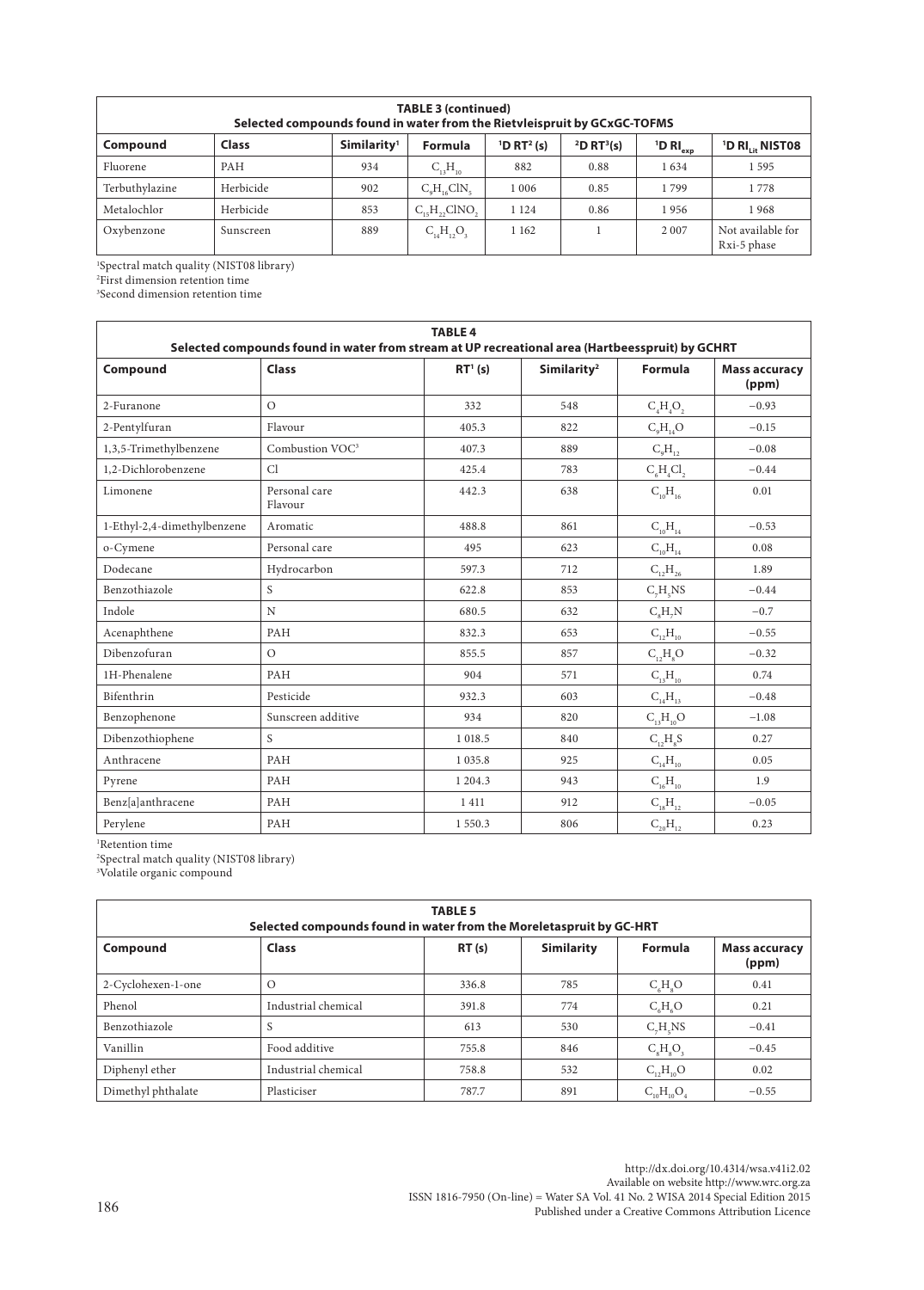| <b>TABLE 5 (continued)</b><br>Selected compounds found in water from the Moreletaspruit by GC-HRT |                   |             |                   |                        |                               |  |  |
|---------------------------------------------------------------------------------------------------|-------------------|-------------|-------------------|------------------------|-------------------------------|--|--|
| Compound                                                                                          | <b>Class</b>      | RT(s)       | <b>Similarity</b> | Formula                | <b>Mass accuracy</b><br>(ppm) |  |  |
| Cyclodecane                                                                                       | Hydrocarbon       | 809.3       | 776               | $C_{10}H_{2}O$         | 0.75                          |  |  |
| Benzylbenzoate                                                                                    | Plant constituent | 1 015.3     | 823               | $C_{14}H_{12}O_2$      | $-0.86$                       |  |  |
| Anthracene                                                                                        | PAH               | 1 0 2 7.5   | 834               | $C_{14}H_{10}$         | 0.5                           |  |  |
| Caffeine                                                                                          | Stimulant         | 1 0 6 5 .9  | 570               | $C_8H_{10}N_4O_2$      | 2.65                          |  |  |
| Fluoranthene                                                                                      | PAH               | 1 1 9 6 . 3 | 677               | $C_{16}H_{10}$         | $-0.29$                       |  |  |
| Methyl stearate                                                                                   | FAME <sup>1</sup> | 1 2 2 2     | 795               | $C_{19}H_{38}O_2$      | $-2.58$                       |  |  |
| Flusizilazole                                                                                     | Fungicide         | 1 271.9     | 768               | $C_{16}H_{15}F_2N_3Si$ | $-3.26$                       |  |  |

1 Fatty acid methyl ester

| <b>TABLE 6</b><br>Selected compounds found in water from the Rietvleispruit by GC-HRT |                         |             |                   |                   |                               |  |  |  |
|---------------------------------------------------------------------------------------|-------------------------|-------------|-------------------|-------------------|-------------------------------|--|--|--|
| Compound                                                                              | Class                   | RT(s)       | <b>Similarity</b> | Formula           | <b>Mass accuracy</b><br>(ppm) |  |  |  |
| 3-Methyl-2-butanone                                                                   | Solvent                 | 175.1       | 712               | $C_5H_{10}O$      | 0.1                           |  |  |  |
| 3-Hexanone                                                                            | Solvent                 | 222.5       | 977               | $C_6H_{12}O$      | 0.74                          |  |  |  |
| p-Xylene                                                                              | Industrial chemical     | 289.3       | 845               | $C_{8}H_{10}$     | 0.77                          |  |  |  |
| 2.5-Hexanedione                                                                       | Diketone                | 583         | 904               | $C_6H_{10}O_2$    | 1.16                          |  |  |  |
| Benzaldehyde                                                                          | Flavourant              | 584         | 926               | $C_7H_6O$         | $-0.62$                       |  |  |  |
| Butyrolactone                                                                         | Recreational intoxicant | 668.8       | 852               | $C_4H_6O_2$       | 1.18                          |  |  |  |
| 2-Furanmethanol                                                                       | Industrial chemical     | 692.3       | 640               | $C_5H_6O_2$       | 1.42                          |  |  |  |
| 2-Decen-1-ol                                                                          | Flavour and fragrance   | 725         | 798               | $C_{10}H_{20}O$   | $-2.02$                       |  |  |  |
| Diethylphthalate                                                                      | Plasticiser             | 1 1 1 9 . 6 | 916               | $C_{12}H_{14}O_4$ | $-1.14$                       |  |  |  |
| 2-Ethylhexyl<br>trans-4-methoxycinnamate                                              | Sunscreen and lip balm  | 1 1 5 5 . 5 | 741               | $C_{18}H_{26}O_3$ | $-0.3$                        |  |  |  |
| 5-Hydroxymethylfurfural                                                               | Food constituent        | 1 1 8 7 . 4 | 656               | $C_6H_6O_3$       | 1.79                          |  |  |  |
| Fluoranthene                                                                          | PAH                     | 1 199.3     | 943               | $C_{16}H_{10}$    | $-0.23$                       |  |  |  |
| Pyrene                                                                                | PAH                     | 1 3 2 6 .5  | 916               | $C_{16}H_{10}$    | $-0.02$                       |  |  |  |
| 4-Hydroxybenzaldehyde                                                                 | Flavourant              | 1 403.3     | 746               | $C_7H_6O_2$       | $-0.07$                       |  |  |  |

In this study, the passive sampler was employed as an inexpensive and simple pollutant screening tool. However, contaminant concentrations may be derived by using performance reference compounds to determine in situ passive sampler sampling rates followed by conversion into water concentration of the analytes by means of silicone rubber specific partition coefficients (Yates et al., 2007; O'Hara, 2009; Booij and Smedes, 2010; Monteyne et al., 2013). The silicone rubber tubing passive sampler as a quantitative device will form part of a follow-up study.

Commercial passive samplers can be expensive (ITRC, 2005). In contrast, the miniature passive sampler was cheap, with the cost of manufacturing per sampler less than ZAR35 (ZAR7 for the sampling loop + ZAR25 for the stainless steel mesh basket). The passive sampler requires a minimum of storage space and can withstand transport over rough terrain which is not always the case for glass sample bottles.

# **CONCLUSIONS**

The PDMS passive sampling device was cheap and easy to use. Enhanced sensitivity was achieved by solvent-free sample introduction. Each sampling site exhibited a different chemical

http://dx.doi.org/10.4314/wsa.v41i2.02 Available on website http://www.wrc.org.za ISSN 1816-7950 (On-line) = Water SA Vol. 41 No. 2 WISA 2014 Special Edition 2015 Published under a Creative Commons Attribution Licence

profile depending on the source of input. Contaminants detected in surface water included caffeine, personal care products, pharmaceuticals, pesticides and PAHs.

# **ACKNOWLEDGMENTS**

Elna Louw and Riaan Marais, Rietvlei Dam Nature Reserve, Pretoria, South Africa, for kindly granting access to one of the sampling points; Jack Cochran, RESTEK, for generous donation of GC columns and consumables, and the National Research Foundation (NRF) for financial support.

### **REFERENCES**

- BABUSHOK VI, LINSTROM PJ and ZENKEVICH G (2011) Retention indices for frequently reported compounds of plant essential oils. *J. Phys. Chem. Ref. Data* **40** (4) 1–47.
- BALTUSSEN E, CRAMERS CA and SANDRA PJF (2002) Sorptive sample preparation – a review. *Anal. Bioanal. Chem*. **373** 3–22.
- BOOIJ K and SMEDES F (2010) An improved method for estimating in situ sampling rates of nonpolar passive samplers. *Environ. Sci. Technol*. **44** 6789–6794.